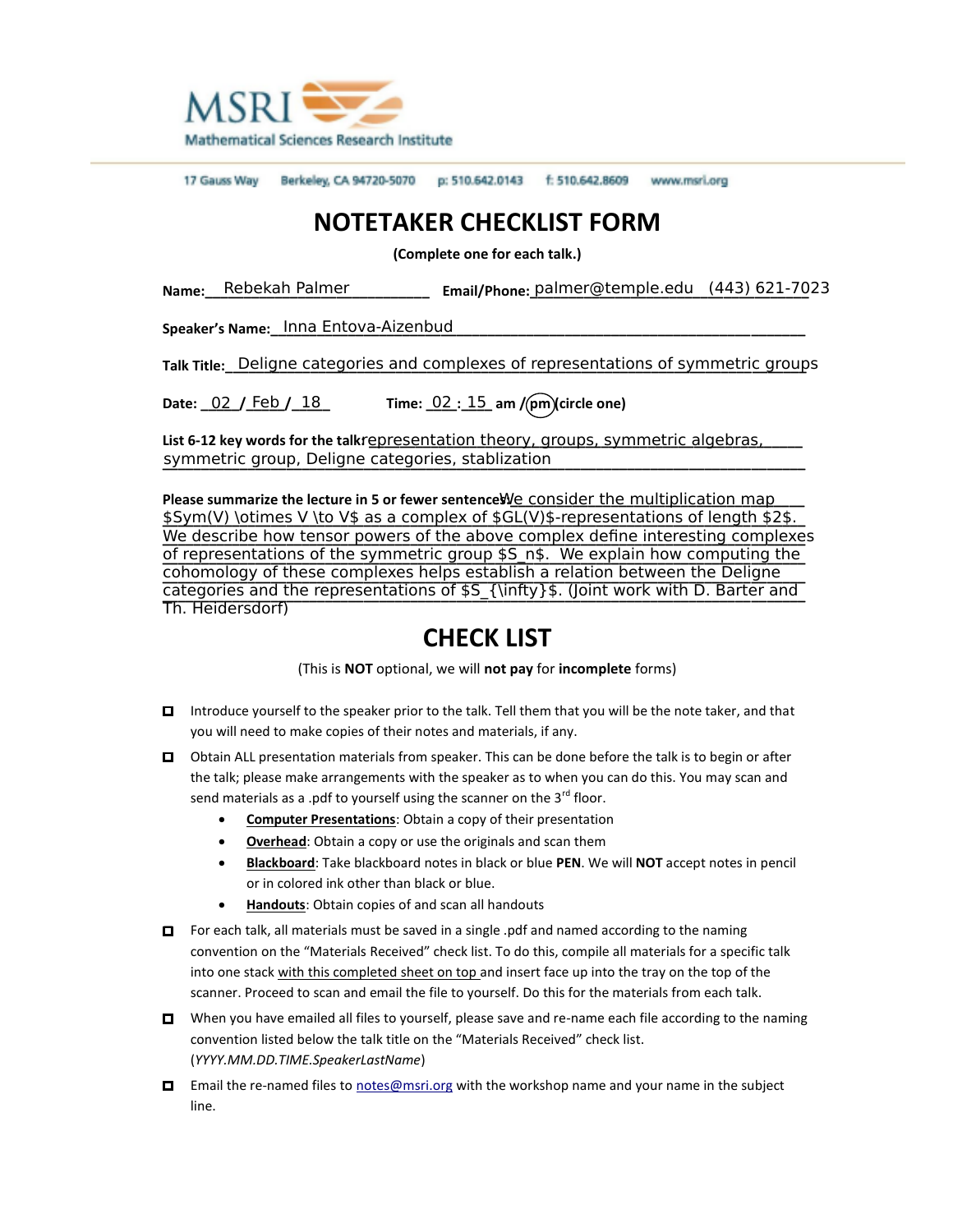Deligne cet. 2 Complexes of repr. of Generale feld. C Symmetric geps reps:  $S_n e C, K_n = C^n$ 8, seuisingle: singles + 5 partitions of n: Stabilization of representations of symm gyps: Goal connect 2 différent settings.<br>Study sequences (Vn SS) sit. numerical invariants of repr. tomare These occur in various contexts, such as (Church it cohomology of conf. space out n pts<br>Ellenberg cohomology of conf. space out n pts<br>(ordered, on a conn. sriented manifold 14 · Space of poly. of deg. : on X (n) (rank variety of nen matrices of with cond.<br>The (A)  $\leq r$  -p can jeneralize!)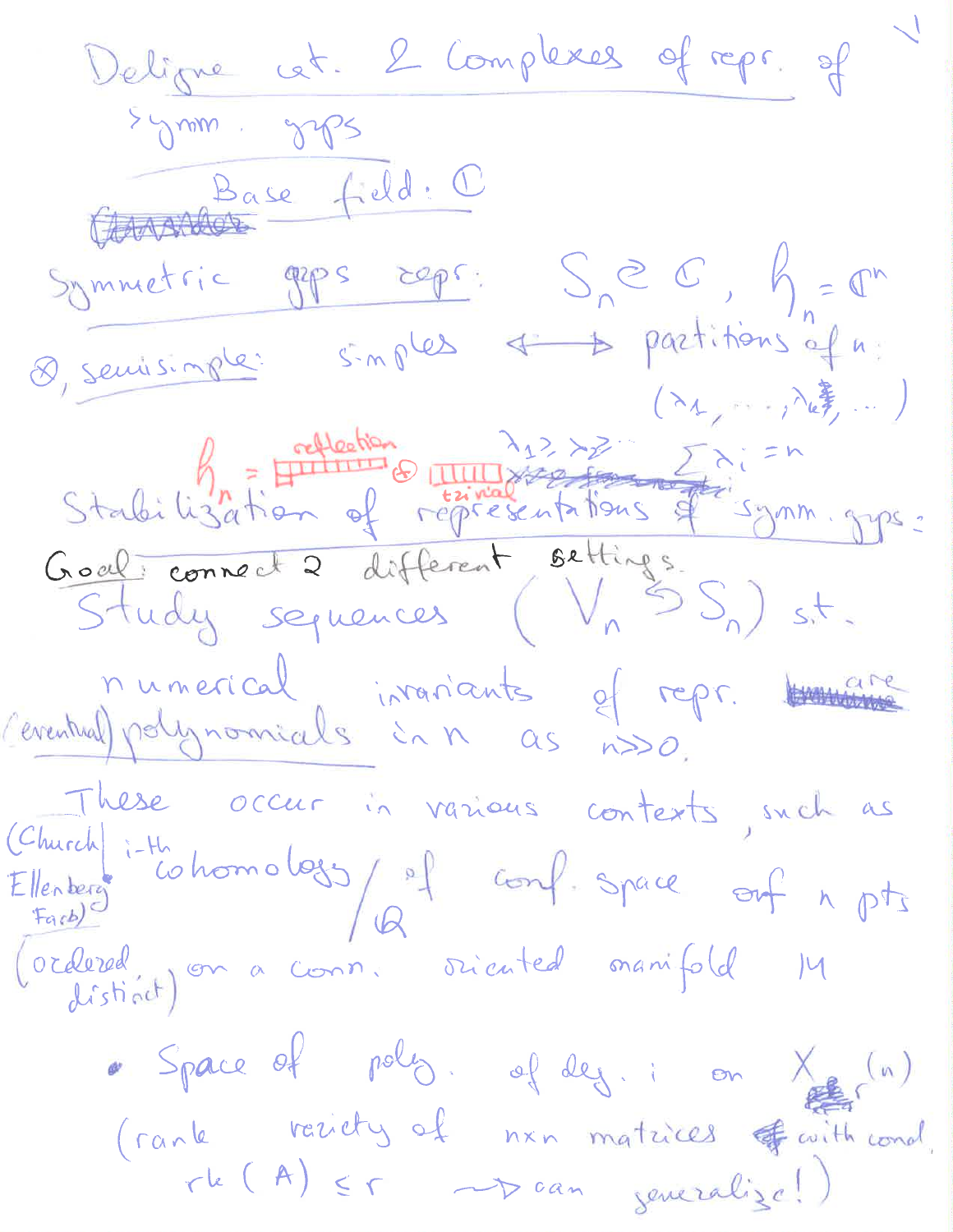| Example                                                  | Leit any                                                            | See a particular         | for a linear |   |   |   |
|----------------------------------------------------------|---------------------------------------------------------------------|--------------------------|--------------|---|---|---|
| $V_{\lambda} := (\lambda L_1)^{\frac{1}{2}} S_{\lambda}$ | $\sqrt{L_1} S_{\lambda}$                                            | $\sqrt{L_2} S_{\lambda}$ |              |   |   |   |
| where                                                    | $\lambda L_1 S_{\lambda} = (\lambda L_1)^{\frac{1}{2}} S_{\lambda}$ | $\frac{1}{2}$            |              |   |   |   |
| 1                                                        | 1                                                                   | 1                        | 1            | 1 | 1 | 1 |
| 1                                                        | 1                                                                   | 1                        | 1            | 1 |   |   |
| 1                                                        | 1                                                                   | 1                        | 1            |   |   |   |
| 1                                                        | 1                                                                   | 1                        | 1            |   |   |   |
| 1                                                        | 1                                                                   | 1                        |              |   |   |   |
| 1                                                        | 1                                                                   | 1                        |              |   |   |   |
| 1                                                        | 1                                                                   | 1                        |              |   |   |   |
| 1                                                        | 1                                                                   | 1                        |              |   |   |   |
| 1                                                        | 1                                                                   | 1                        |              |   |   |   |
| 1                                                        | 1                                                                   | 1                        |              |   |   |   |
| 1                                                        | 1                                                                   | 1                        |              |   |   |   |
| 1                                                        | 1                                                                   | 1                        |              |   |   |   |
| 1                                                        | 1                                                                   | 1                        |              |   |   |   |
| 1                                                        | 1                                                                   |                          |              |   |   |   |
| 1                                                        | 1                                                                   |                          |              |   |   |   |
| 1                                                        | 1                                                                   |                          |              |   |   |   |
| 1                                                        | 1                                                                   |                          |              |   |   |   |
| 1                                                        | 1                                                                   |                          |              |   |   |   |
| 1                                                        | 1                                                                   |                          |              |   |   |   |
| 1                                                        | 1                                                                   |                          |              |   |   |   |
| 1                                                        |                                                                     |                          |              |   |   |   |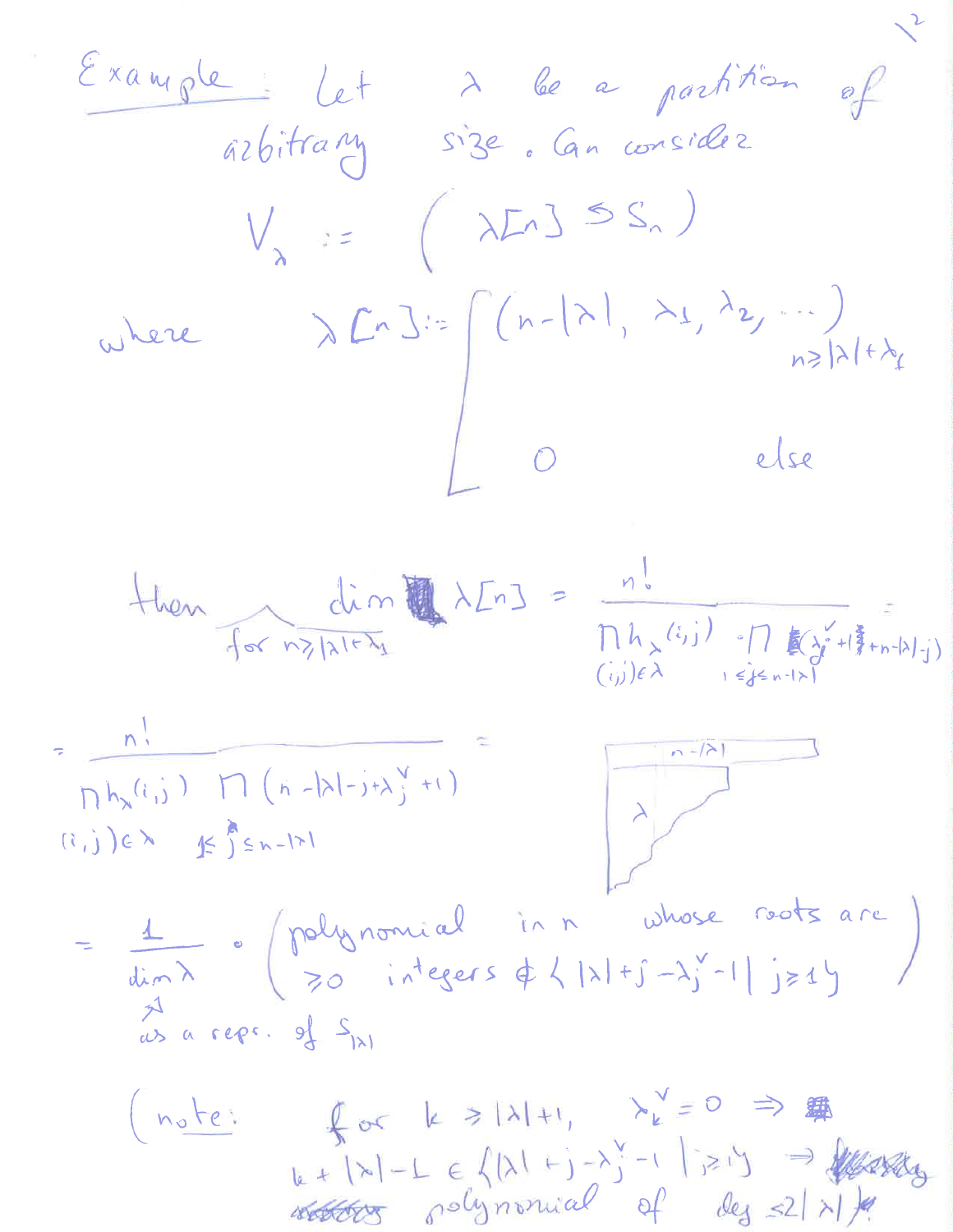A Natural settings for study of such squeenes. OFI-modules (Church, Ellenberg, Farb): FI= category of finite sets & injective maps  $FT-model = func$ d= functors  $FT \rightarrow Vec_{fid}$ objects: sepiences ( $V_{n}SS_{n}$ ) of "compatible" representations (compatability conditions given by  $S_{1}$  -quivariant maps  $V_n \rightarrow V_{n+l}$ maps: compatible muss of equiver. mosphirms OFI-modules satisfy the polynomiality (Thrm (CEF): FI-modules V= (Vn SS) => for n>>0, fixed<br>characters, (Yn) (s)= polynomial = pixed Fi-cycles in 8) is r<br>4) Rep(Soo) les "infinite teils" Consider the cetegory of FI-modules Serre subert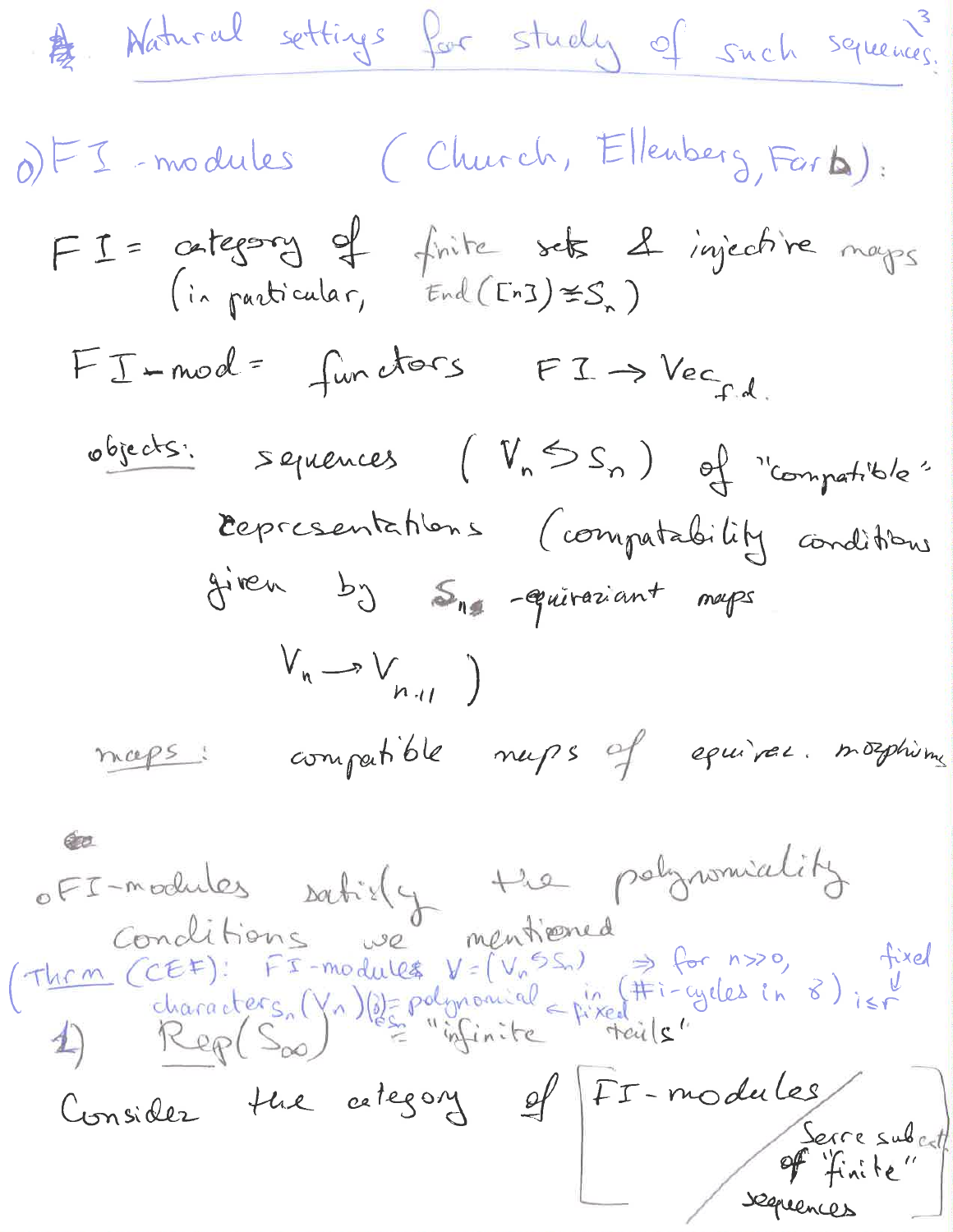This cetegoay can be seen as a  $\gamma$  $S_{\infty} = \bigcup_{n \to \infty} S_n$ . 4-Algebraic repr. of So. subquotients of finite<br>of  $f_{\infty} = C\mathcal{F}e_{L_1}e_{L_2}...$ of finite Opowers · This is an abelian symmetric nonvital (0) category, not sus category, not suited (additional "slata!) penacyh injectives: powers of  $f_\infty$ ) Example:  $L(B) \longrightarrow L(B) \longrightarrow \emptyset \longrightarrow C \longrightarrow \emptyset$ <br>eil = 1

doesn't split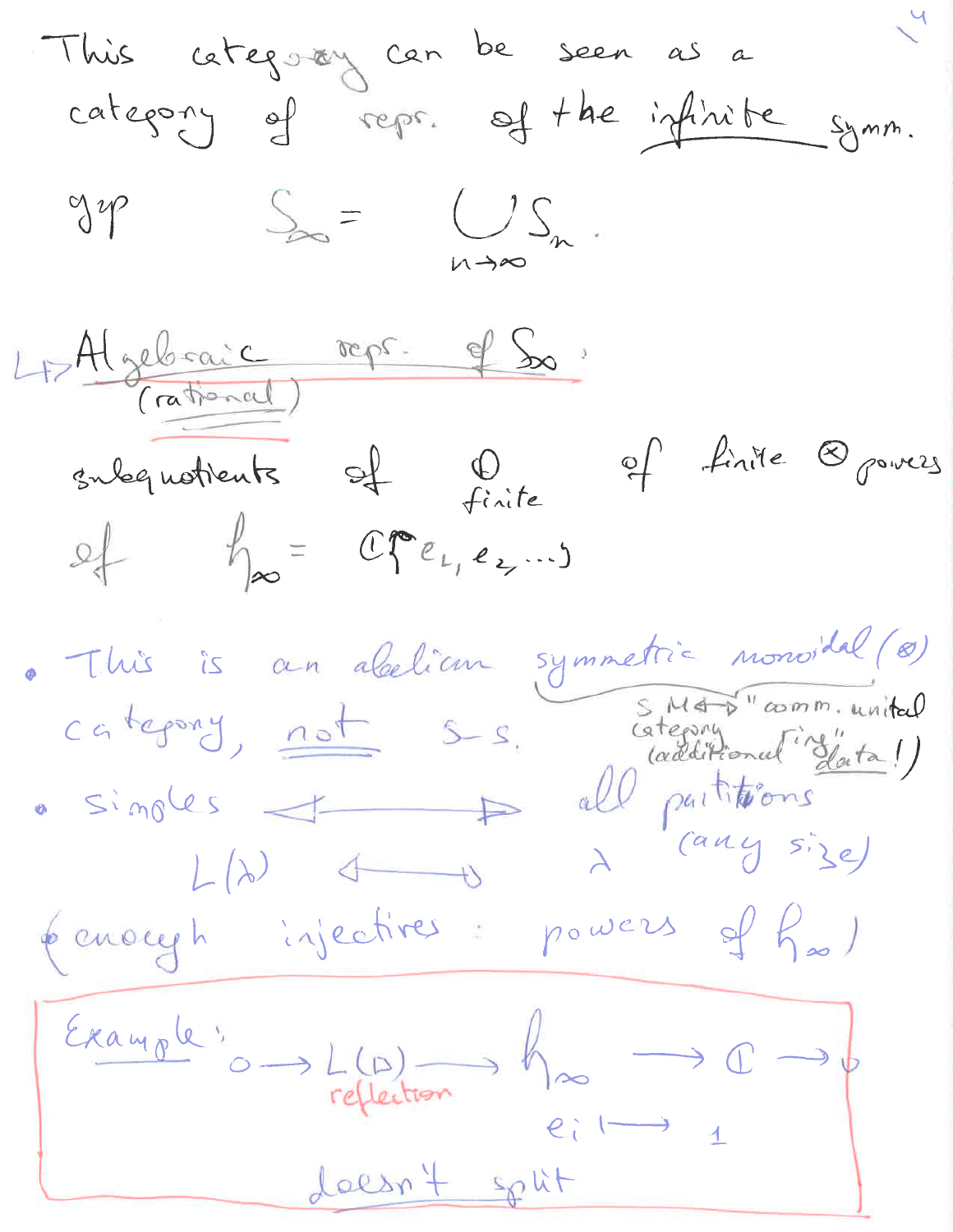Connection to Sn: functors  $\Gamma_N: \text{Reg}(S_{\infty}) \stackrel{(\cdot)^{S_N^+}}{\longrightarrow} \text{Rep}(S_N)$ where  $S_{\nabla} = \frac{|S_{N}|}{|S_{N}^{+}|}$  $\circ$   $\int_{N}^{N}$  is  $\otimes$  left-exact  $\sim$   $L(\lambda)$   $\mapsto$   $\lambda L N$   $\supset$  $N.B.$   $FT-mod^{(V_n) \rightarrow V_{N}}Rep(S_N)$ (quotient) q \  $9V$ <br> $7N$ each FI-mod M satisfies:<br>M a (1) = (Mn Ssn)  $M_{W}$   $q(M) = \frac{1}{2} M_{H} M_{D} S_{N}$ for  $N \gg 0$ . Hence have not Mogas liseet summand of Res: FI-mod -Rep(SN) with isom. for large N (for specific FI-module M).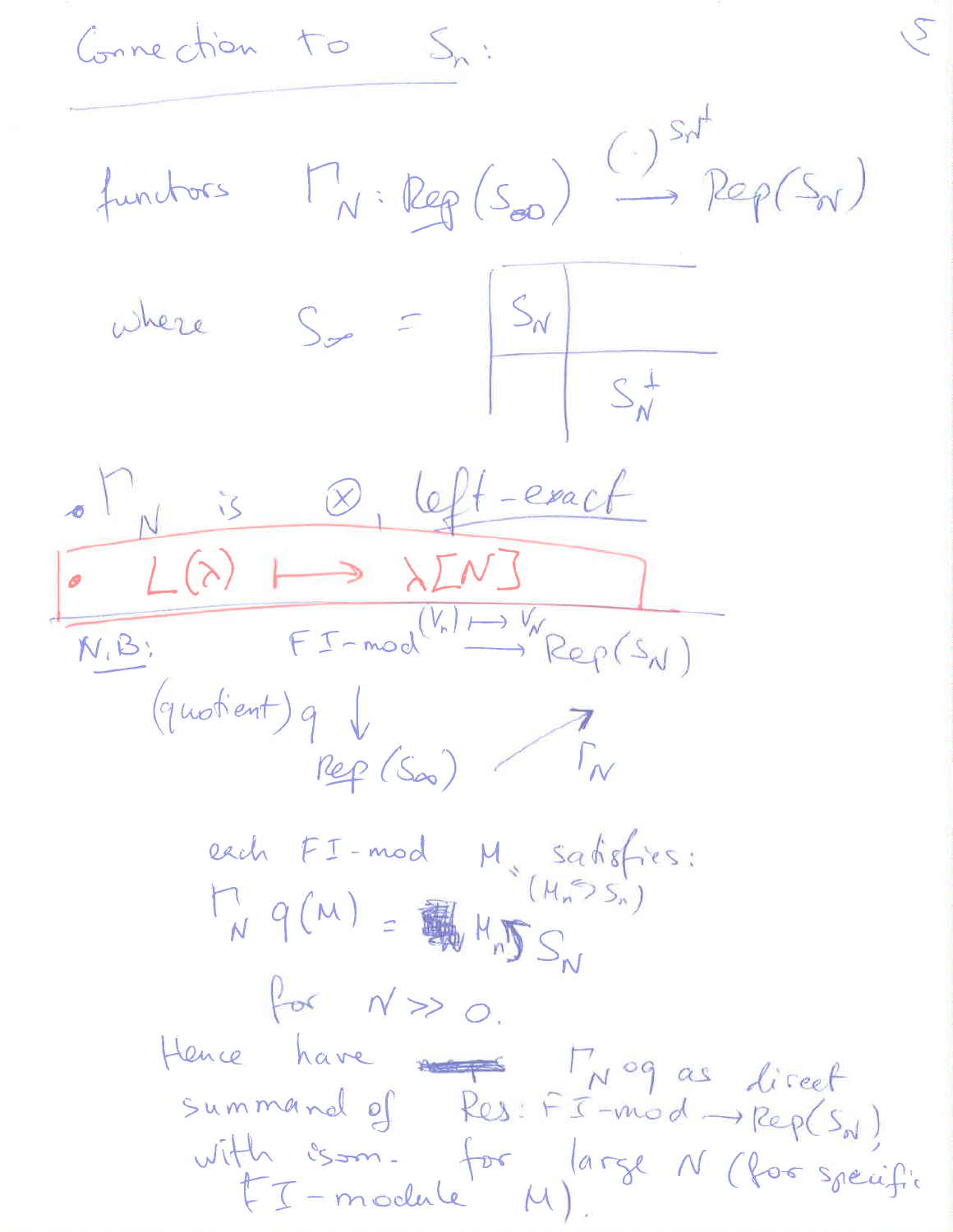2) Deligne cetegories  $\overline{\phantom{a}}$ -Idea interpolate numerical invasiants (polynomial!) to n=tel Deligne cet Rep $\frac{S}{T}$  (a.l.a. Kepub/s, 1) - rigid symm. monoidal abelian cetegory "Symm. monoidal: 8,4, communtativity<br>"rigid: IX" (behave like f.d.<br>mars 11 -> X & X", x" & X" +1 Festure: allow us to define lin (X) End (1) In our cet.,  $dim(x) \in End(1) = 0$ => dim(x) is a complex number C"polynomial in + for nice x")<br>- natations + + houre  $h_t \in Rep \leq_t$ , dim  $g_t = t$ -simples 1 Adl partitions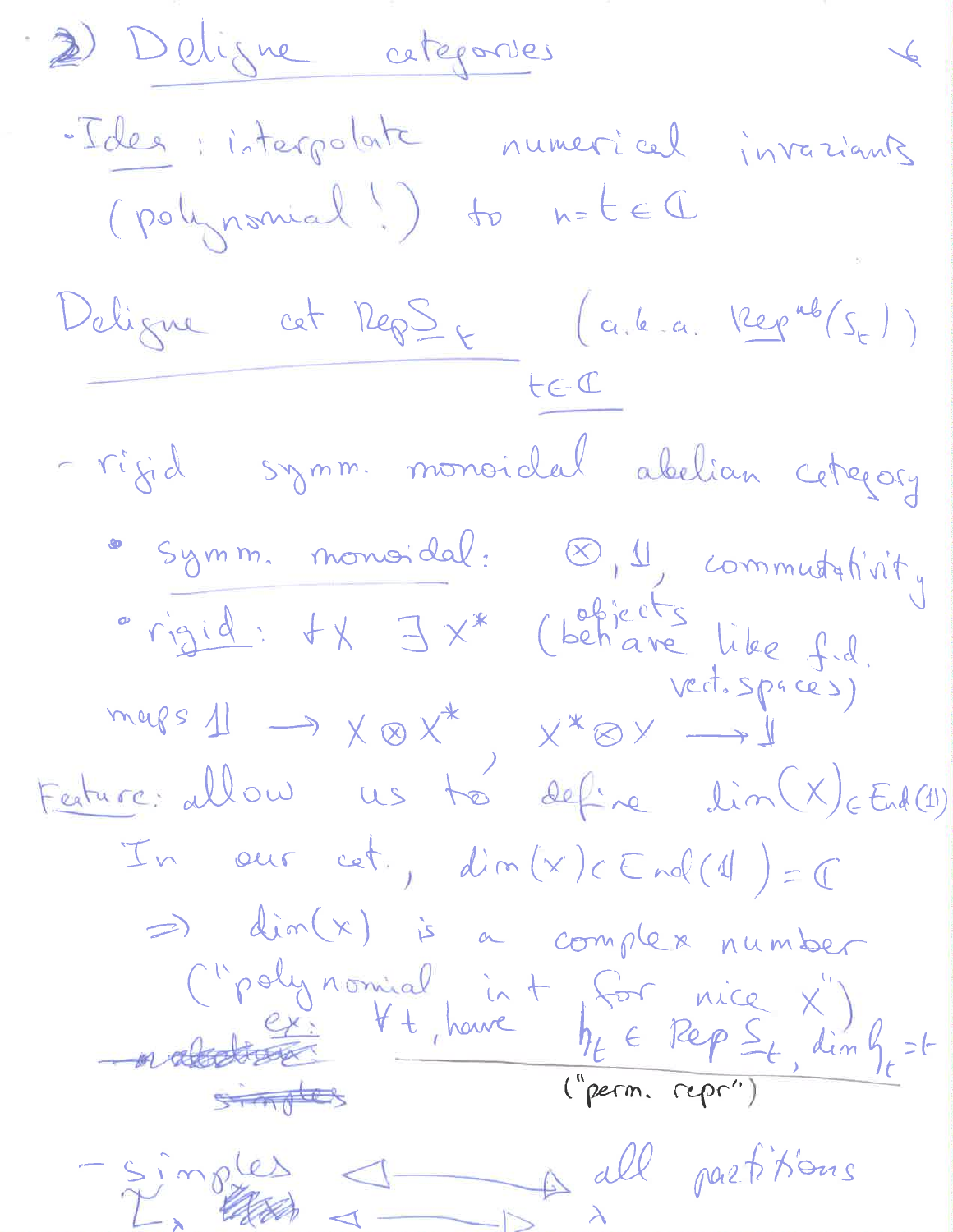Example : have meep  $\oint_{\mathcal{L}} \longrightarrow 1 \quad = \mathbb{Z}_p$ for  $t \neq 0$ , this splits as  $\int_{t}^{2} 16\tau \, dt$ for t=0, by has locus filtration  $1/\sqrt{2}$ (hence  $dim L_{\text{m}} = \begin{pmatrix} t-1 & t+0 \\ -2 & t=0 \end{pmatrix}$ · Trot repr of any grp! · objects = subquotients of  $\bigoplus_{\text{finite}}$  of  $\bigotimes_{\text{finite}}$  powers  $\frac{1}{2}$ connection to  $S_n$ : for  $t = ne \mathcal{U}_{\geq 0},$  Rep $(\mathcal{S}_t)$  is the a how cet. (w/ infinitely many weights) Vandards costanderds, tiltig, proj Then Fratouban  $Tilt \n\begin{array}{rcl}\n\sum E_{2n} & \sum_{f \in \mathcal{F}} \text{Rep}(S_t) \\
\sum_{f \in \mathcal{F}} \mathcal{F}_{2n} & \sum_{f \in \mathcal{F}} \text{Rep}(S_t) \\
\sum_{f \in \mathcal{F}} \mathcal{F}_{2n} & \sum_{f \in \mathcal{F}} \text{Rep}(S_t)\n\end{array}$ ret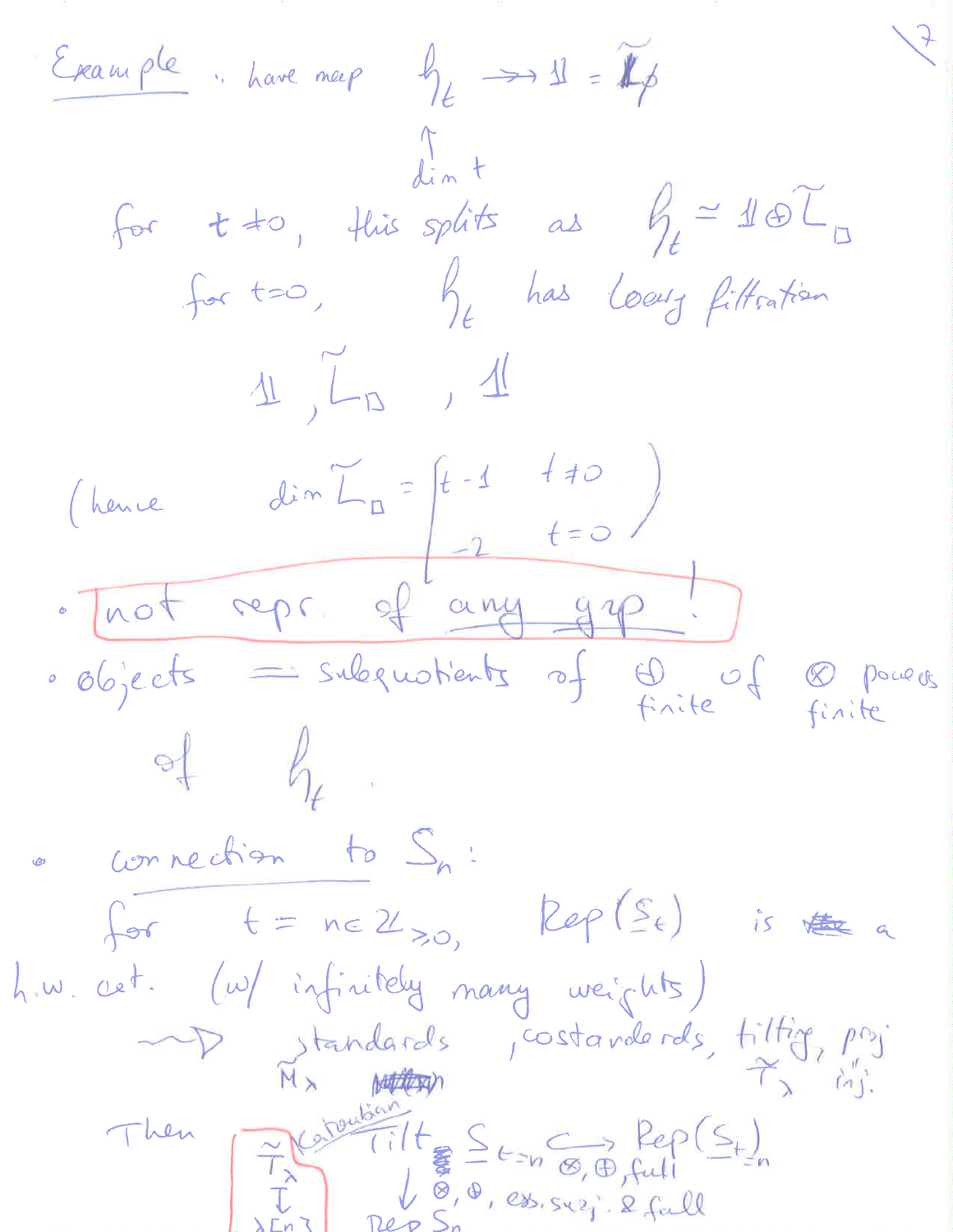Connecting these 2 settings Thrm: (Barter, E., Heidersdorf) I functor  $\mathbb{V}_{t} : Rep(S_{\infty}) \longrightarrow Rep(S_{t})$  $h_{\infty} \longmapsto h_{\neq}$  $5 - 1$ · Mig is exact, De, faithful  $\circ$   $\Gamma_{+}(L(\lambda)) = \widetilde{M}_{\lambda}$ · My takes injectives WARA to filting Cimalogue of Puduction from Bord subalgebra")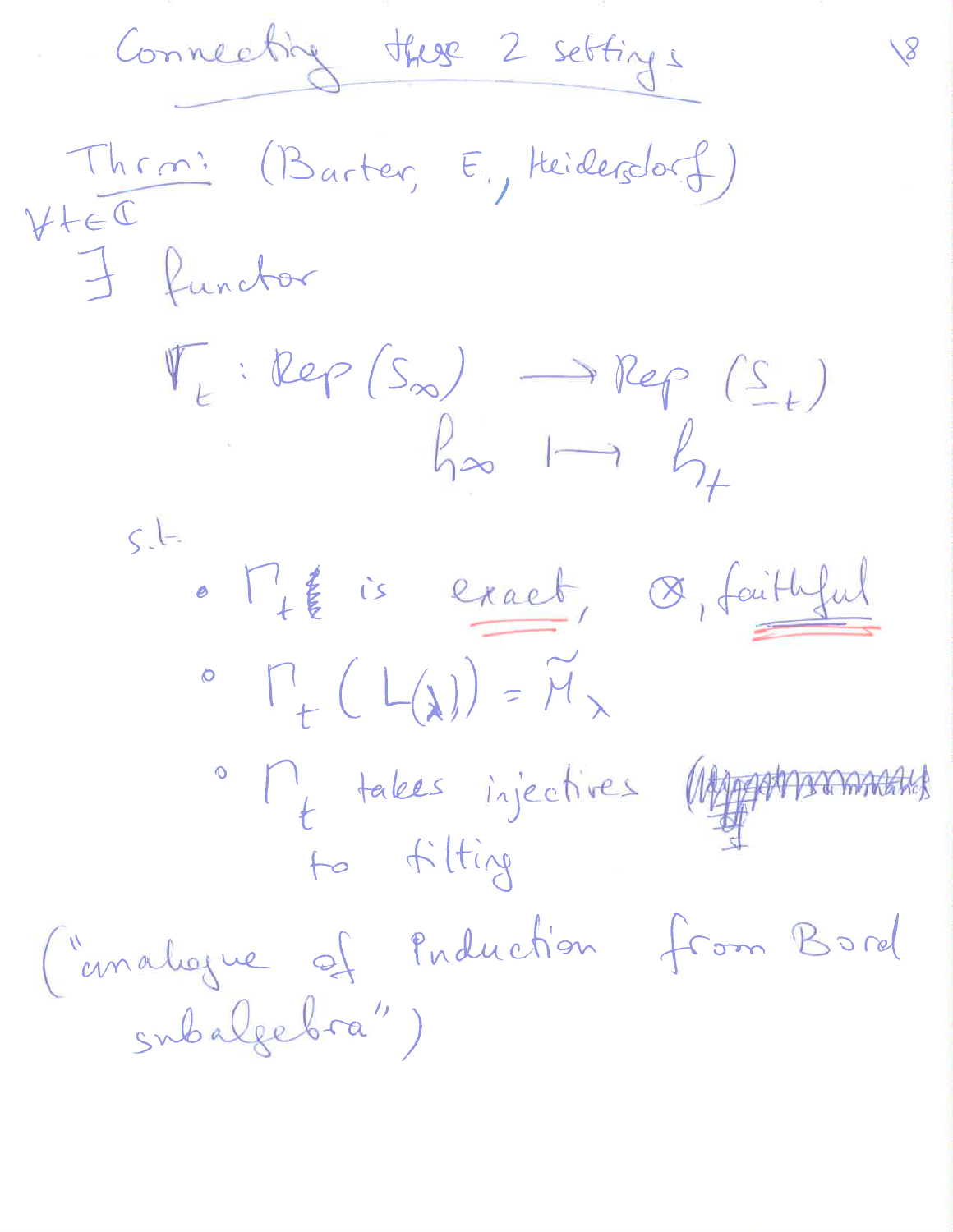Ideas

 $Re\rho$  (Sm) gen. by  $f_{x_0}$ => constructing a left exact O functor based on hoppy is not difficult. (Sam-Snowden) injectives my tilting direct summands<br>in phone direct summands in<br>in phone finite finite Tricky: proving exactness & faithfulness, o Idea: gire a nice description of The there tonede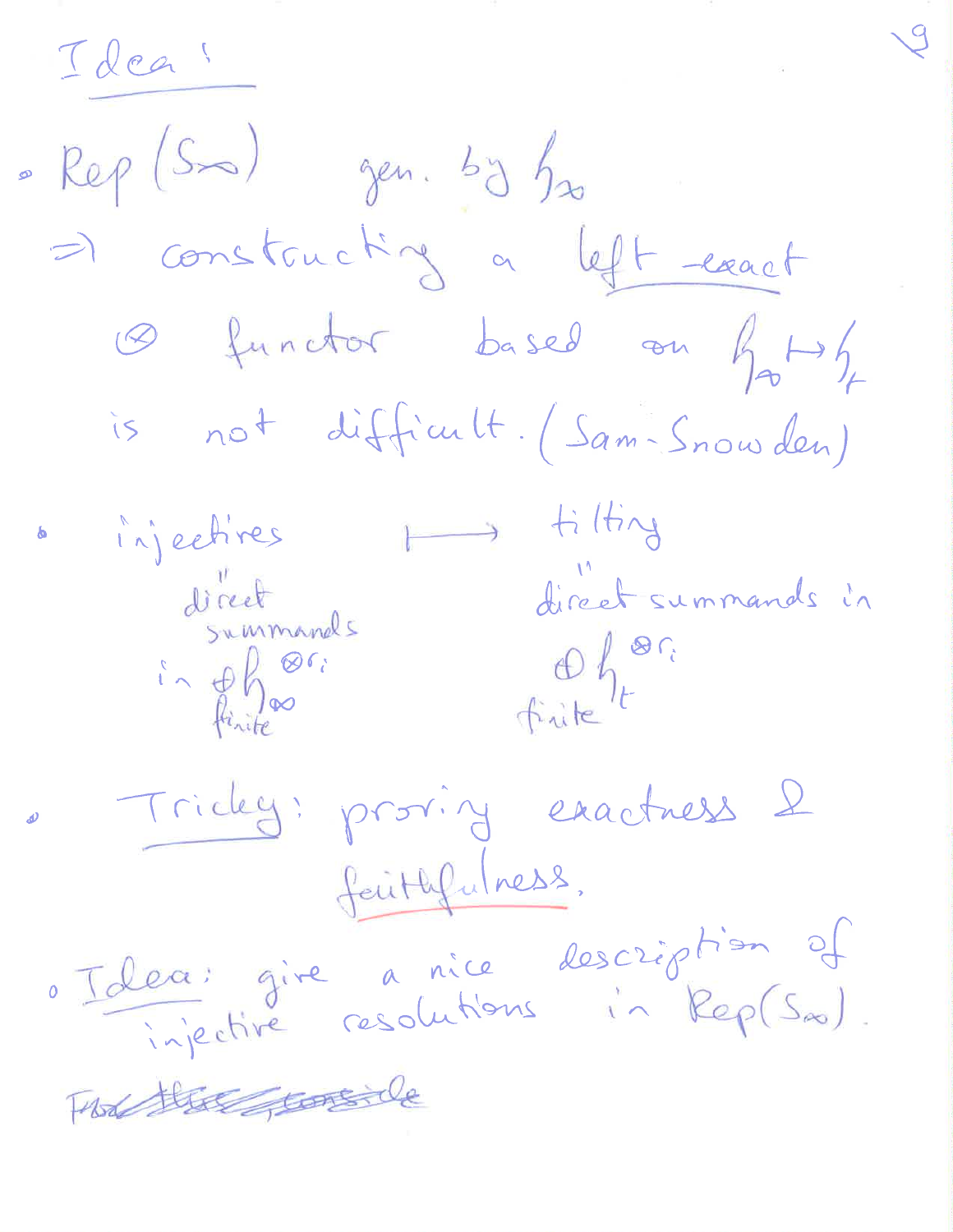this, consider the following setting!  $F_{\sigma}$  $\Delta_N^k := C \operatorname{Inj}\left(\{1,..,k\},\{1,..,n\}\right)$ Let  $\hat{C}$  $\overline{\Delta}_N^k = \Delta_N^k \otimes_{\mathcal{S}_{n_k}} \mathcal{S}_n^{\times} \mathcal{S}_k$ and neps 1: 21, 1 65 -> 11, 1, 1, 1  $|s| \leq k+1$ (monotone, skipping i) and resi:  $D_{W}^{k+1} \rightarrow D_{W}^{k}$ , respectively  $K_{n,N}^{\bullet} = \left( \Delta_{N}^{R} \otimes \Delta_{n}^{k} \right)^{S_{k}} \longrightarrow \left( \Delta_{N}^{k-q} \otimes \Delta_{n}^{k-q} \right)^{S_{kq}}$ SixSN des le  $\Sigma$ (-1) res; ores; . This is the total complex of the n-cube siven by: (vertex  $(a_1, ..., a_n)$  of ) lumber  $p \in \{1, ..., n\}$ <br> $a_i \in \{0, 1\}$  subset  $p \in \{1, ..., n\}$ o at vertex, P, have space  $CTnj\nmid P, \nmid 1, \nmid y$ o differentials (differ by falem) cs: maps.